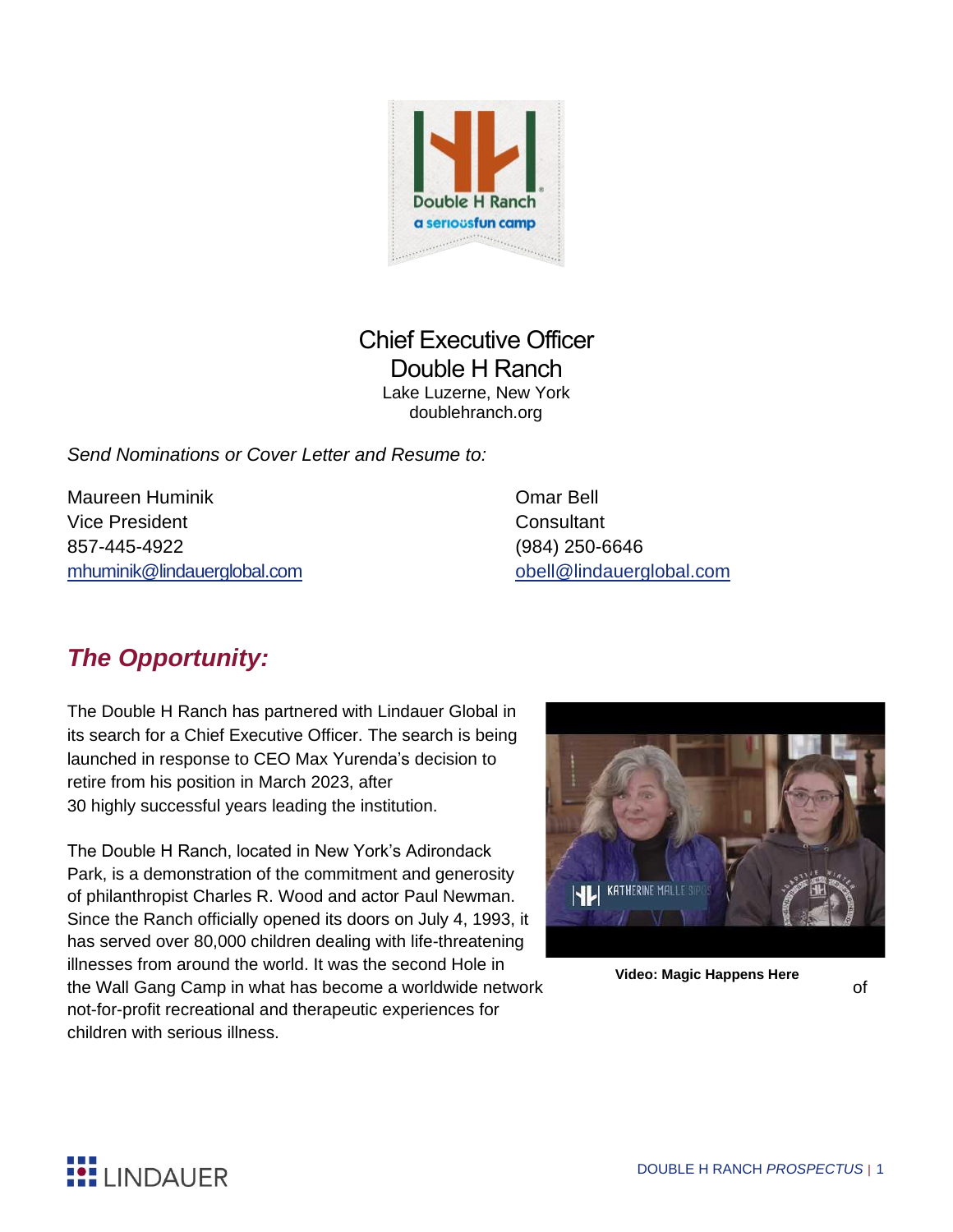As the key leader of the Double H Ranch, the CEO will be responsible for leading the administration, programming, and strategic plan of the camp. Working in concert with an experienced full-time staff and a 30-member Board of Directors, the CEO will be an inspiring leader who embodies the Camp's core values: celebrating community, belief in giving, safe fun, and being a kid.

As a leader, the CEO will be the face of the Double H Ranch, engaged in not only the daily activities of camp on and off season but also traveling outside the state of New York, representing the Ranch at various events, speak with donors and supporters, and help increase the footprint of



one of the most well respected and well-known Hole in the Wall Gang camps in the country. Love and compassion for families and children are necessary for the CEO.

The ideal candidate will have significant leadership experience in a related setting. A successful history in hands-on leadership and fundraising is essential, as is experience developing organizational collaborations and partnerships and fostering community relations locally and regionally.

## **Chief Executive Officer**

Primary responsibility of CEO is leading the Camp's day-to-day activities and operations through Board support and directing and implementing the organization's strategic plan. The CEO ensures that the Camp is fiscally and administratively sound and that its internal and external communications, fundraising and systems are efficient and effective. This individual is a key spokesperson for the organization, providing energy and enthusiasm for the mission, and maintains the interpersonal skills necessary to work with highly committed and compassionate staff, volunteers, and supporters. The CEO will supervise, hire, evaluate, and motivate staff; supports their efforts; and develops and enriches their skills, all while working closely with the CFO to ensure that budgets, systems, and controls meet the needs of the organization.

### **Board Relations**

• Collaborates closely with the Chairman and the Executive Committee to ensure that relevant issues are raised and addressed by the Board in a timely and organized fashion.

• Engages the Board in the Camp's programs and reinforces the importance of their financial support and participation.

• Leads the implementation of Board philosophy and policies, makes recommendations to the Board on operating policy, future directions, programs, fundraising activities, and outreach endeavors.

• Keeps the Board routinely advised of the activities and the financial position of the Camp.

• Works with the Board's Nominating Committee to ensure that the Board is diversified and is of the highest possible quality and committed to the welfare of the children.

• Works closely with all standing and ad hoc committees representing the organization.

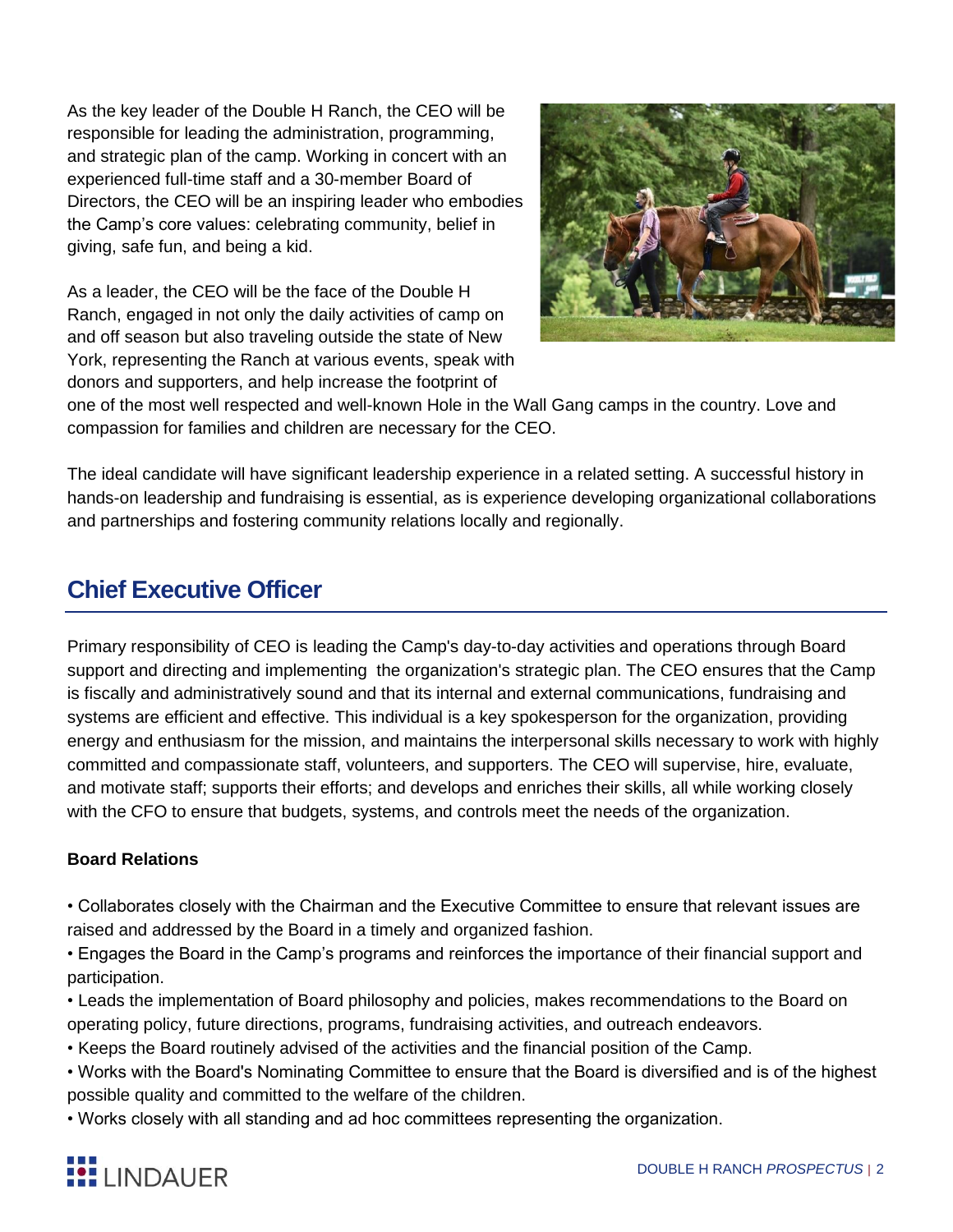• Mission driven: Shapes and upholds the mission, articulates a compelling vision, and ensures the congruence between decisions and core values.

• Creates a culture of inquiry, mutual respect, and constructive debate that leads to sound and shared decision-making.

### **Fundraising**

• Collaborates closely with the Director of Development and Communications Director to ensure that a sound fundraising strategy is in place and that all fundraising campaigns are successfully completed in a timely manner.

• Plans and executes, with the Director of Development and Communications Director and the Board, effective and innovative ways of raising money among individual donors, foundations, and corporations.

• Develops and implements plans that generate gifts-in-kind, corporate sponsorships and partnerships, and other levels of support for the organization.

#### **External Relations**

• Serves as an articulate and effective spokesperson for the Camp to build positive and broad-based understanding of its programs and acts as an involved advocate for the Camp with the public and the media and with potential funding sources.

• Actively participates and supports the SeriousFun Children's Network efforts. Ensures that the highest standards of integrity and practices are always maintained.

• Promote ethos of transparency by ensuring that donors, stakeholders, and interested members of the public have access to appropriate and accurate information regarding finances, operations, and results.

• Works with the Director of Operations, Camp Director, and Facilities Director to ensure that the Camp is managed on an efficient and economically sound basis and that services and programs are of the highest quality.

• Assists with special projects and performs additional duties as assigned.

#### **Supervisory Responsibilities**

- Chief Financial Officer;
- Director of Development;
- Director of Operations;
- Director of Facilities:
- Human Resource Director; and
- Executive Administrator.

#### **Required Education and Experience:**

- Minimum 10 years progressive experience in nonprofit leadership.
- Bachelor's degree in education, psychology, social work, or another related field. Master's degree preferred.
- Strong preference for previous professional experience within the SeriousFun Network Camps.

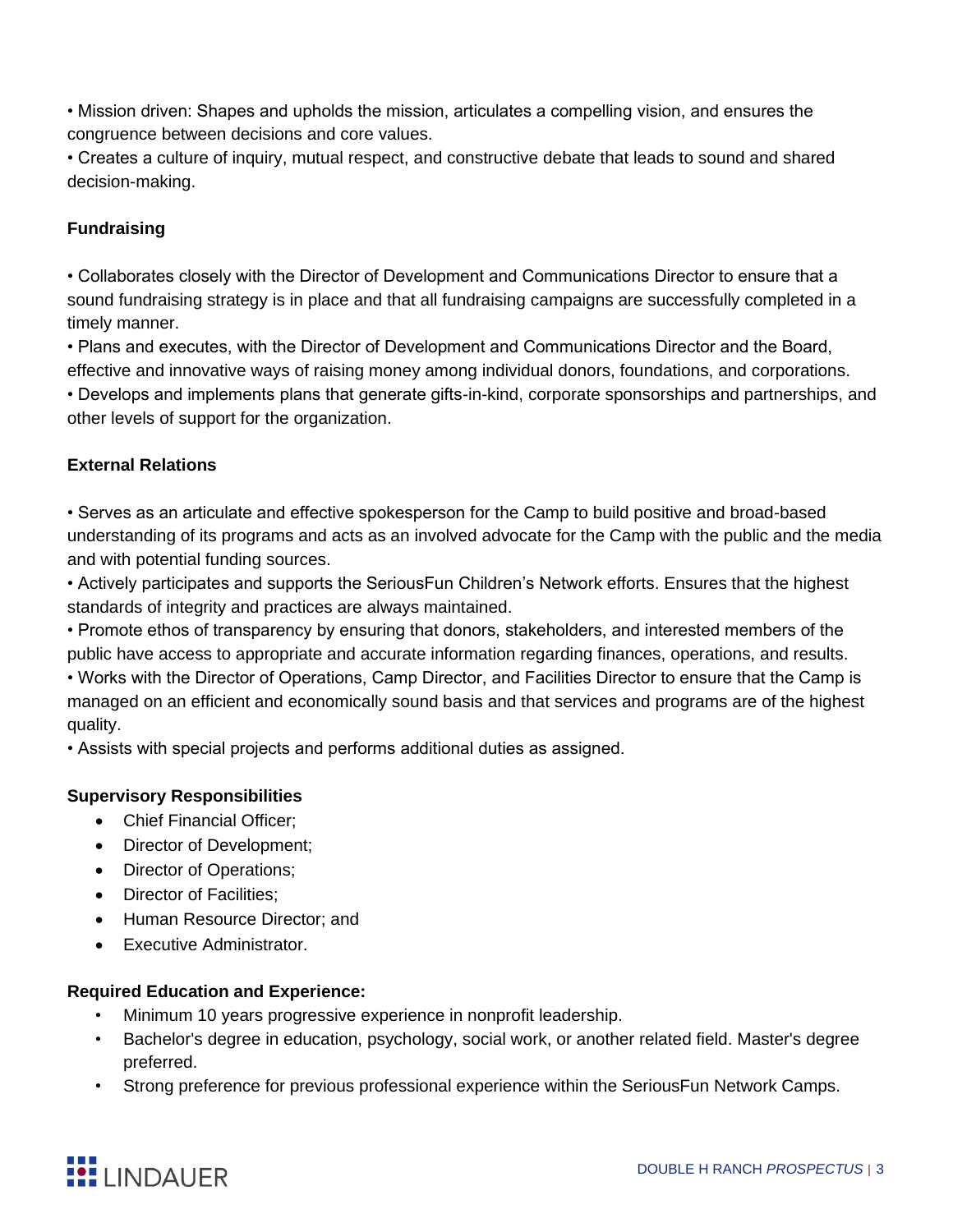#### **Required Knowledge, Skills, and Abilities:**

- Excellent interpersonal, organizational, and written and oral communication skills.
- Ability to establish positive relationships with a variety of people in multicultural environments.
- Demonstrated fundraising success.
- Demonstrated ability to lead complex, multifaceted organizations reporting to multiple constituencies.
- Strong financial background.
- Proficiency in Microsoft Word, Excel, PowerPoint, Outlook, internet, and Raiser's Edge software.

#### **Physical Requirements and Working Conditions:**

- Most working hours will be spent in a typical office environment on site. Must be able to operate a computer for most of the workday, with appropriate rest periods.
- Availability to work evenings and weekends as needed.
- Valid driver's license and driving record that meets Double H Ranch insurance carrier requirements.
- Ability to travel to assigned worksites.

### **Double H Ranch/Overview**

Double H Ranch provides specialized programs and year-round support for children and their families dealing with lifethreatening illnesses. Their purpose is to enrich their lives and provide camp experiences that are memorable, exciting, fun, empowering, physically safe, and medically sound. All programs are free of charge and capture the magic of the Adirondacks.

In 1991, entrepreneur Charles R. "Charley" Wood purchased the 320-acre Hidden Valley Ranch property with the intention of expanding the original concept of the Hole in the Wall Gang Camp to his beloved Adirondacks.

Mr. Wood, a long-time supporter of the arts and medicine, drew his inspiration from the Connecticut camp started by Paul Newman in 1988 and enlisted Mr. Newman's support to help create the Double H Ranch. Renovations and upgrades to the property were conducted to fashion it into a medically state-ofthe-art, accessible facility. Since Mr. Wood's death in 2004, Double H has become a testament to his vision. In fact, an Hshaped tree on the property is a lasting reminder of his commitment to the "health and happiness" of others. Mr. Newman served as Honorary Chairman of the Board of Directors at the Double H Ranch until his death in 2008.



 **Video: Magical 9 Minutes**



[Click here to learn about the Founders](https://www.doublehranch.org/about/history/)

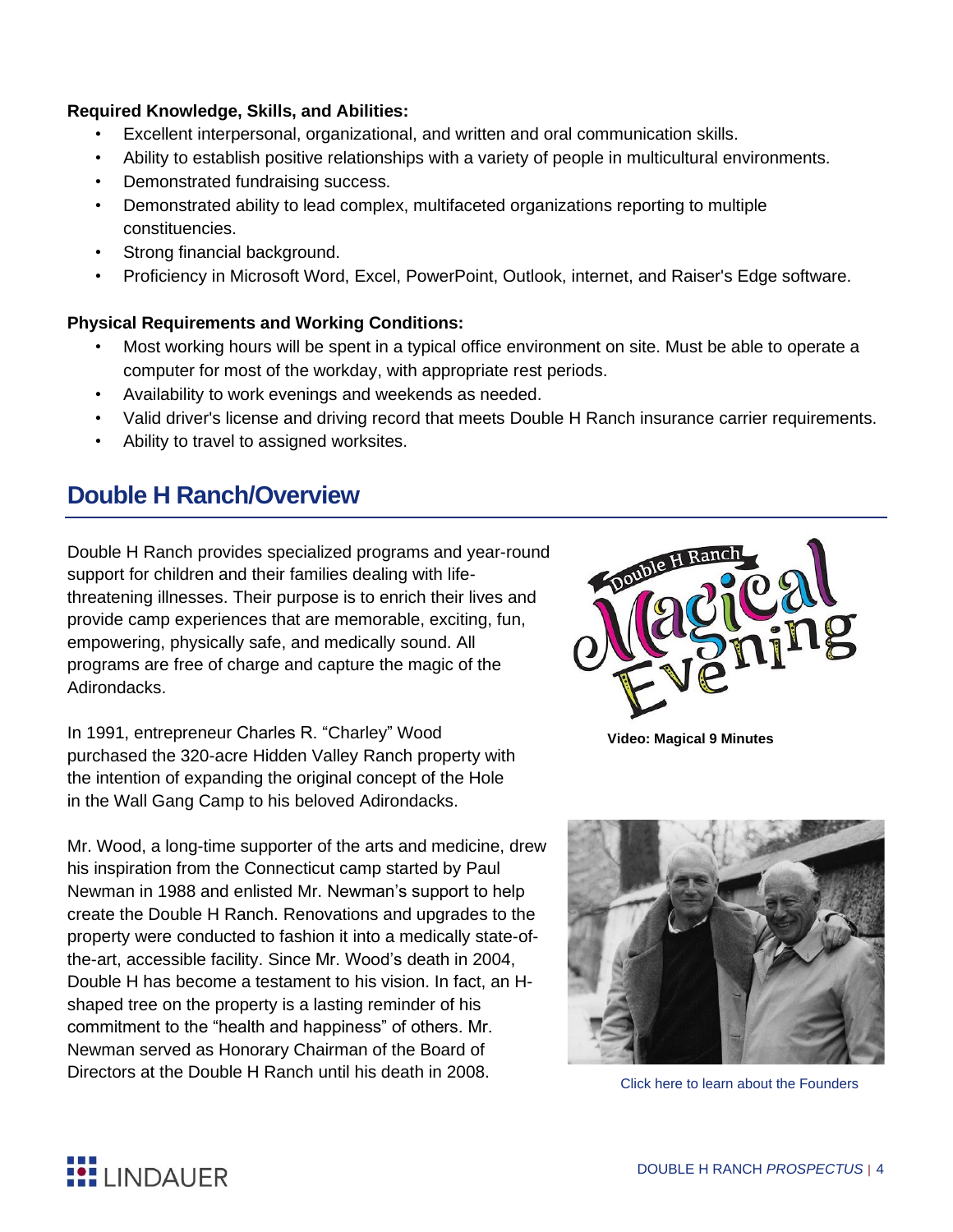# **Diversity, Equity, and Inclusion**

The Double H Ranch is a nondiscriminatory organization committed to inclusion and equity. The organization strives to ensure that everyone, regardless of ability, age, cultural background, ethnicity, faith, gender, gender identity, ideology, income, national origin, race, sexual orientation, or any other identifying label, is accepted and can reach their full potential with dignity.

The Double H Ranch's core values set the foundation up to celebrate its campers, volunteers, staff, and community, as well as to maintain a safe and inclusive environment in all aspects of the work it does.

Double H Ranch seeks to create equitable, accessible opportunities for all populations in its service, including families, campers, staff, and volunteers who may face systemic barriers. The Ranch celebrates and honors the diverse perspectives of community and is committed to continually providing an inclusive environment.





Double H Ranch's team is discussing how to strengthen DEI initiatives. Racism has no place in this world. The Ranch promises to do its part to listen, learn, and act in hopes of eradicating racism and discrimination from society. The real change requires a participatory process, collective conversation, and contemplation along with intentional surrender and sharing of power.

## **Development/Advancement Overview**

All programs at the Double H Ranch are free of charge to families dealing with the challenges of navigating the world for a child living with a serious illness. To support our year-round initiatives the Double H Ranch has a robust and comprehensive development plan. A team of five development professionals are responsible for raising over \$4.5 million annually. Revenue comes from a diverse group of individuals, foundations, corporations, and organizations through varied efforts including direct mail, digital, peer-topeer, major gifts, events, grants, and planned giving.

The CEO and Board of Directors play an active role in the identification, stewardship, and solicitation of donors. An endowment fund of \$16 million dollars is managed by the CEO, CFO, finance committee, and three investment managers with interest earned supporting annual fundraising goals.

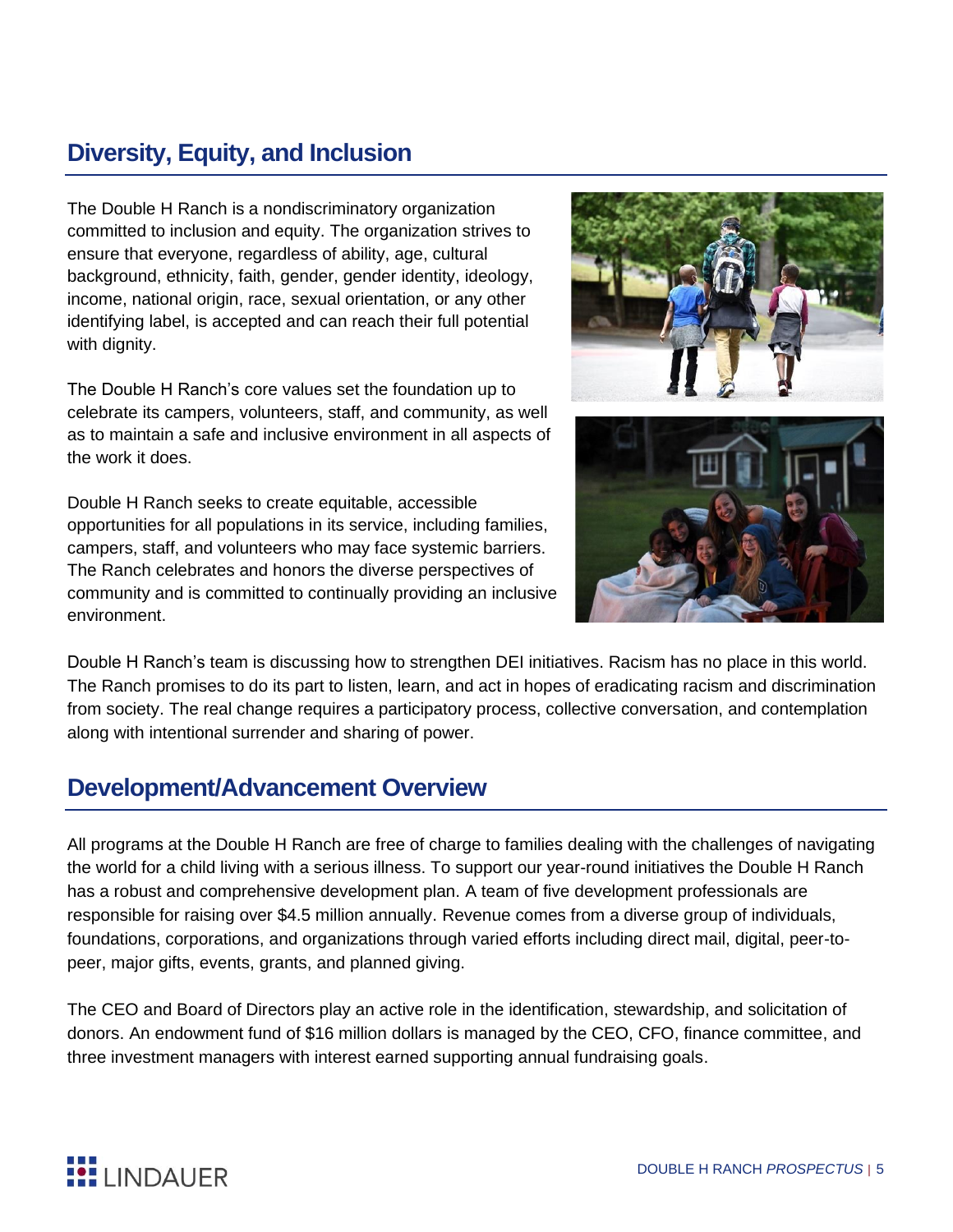In celebration of the Ranch's 25th anniversary \$3.5 million was secured for the first-ever capital campaign. Improvements were made to camper, staff, and volunteer cabins with the secured funds as identified in our master site plan. Click here to view the [Year of Impact report.](https://lllsearches.box.com/s/qcygvhkadxyfphmjtj5nd93rmk1vdi9s)

# **Leadership**

#### **Max J. Yurenda, CEO**



Mr. Yurenda has been CEO at the Double H Ranch since its inception in January 1993. In this capacity, Mr. Yurenda is responsible for daily operations, ensuring financial stability, managing, and directing staff, implementing strategic initiatives, Board development, and regulatory compliance with local, county and state authorities. During his tenure, Mr. Yurenda has improved the infrastructure at the Camp and the retention of staff, volunteers, and medical personnel; strengthened community involvement at the Ranch, leading the effort to create a more comprehensive and diversified fundraising program; established strong partnerships with local hospitals and volunteer health organizations; and set the stage for the Ranch to build its capacity and strengthen its position for the long term. Mr. Yurenda has also played a key role in providing technical assistance for the global family of Paul Newman camps. Prior to joining the Double H Ranch, he had served since 1981 as a treatment team leader at the Wilton

Developmental Center/Office of Mental Retardation and Developmental Disabilities Services Office. Prior to that, he was employed at the Buffalo Psychiatric Center in Buffalo and at the Virginia Recreational Services Section in Richmond, Virginia. Mr. Yurenda received his Bachelor of Science in education from the State University of New York College at Cortland.

The next CEO will lead an extraordinary team. Click here to view more [information.](https://www.doublehranch.org/about/staff/)